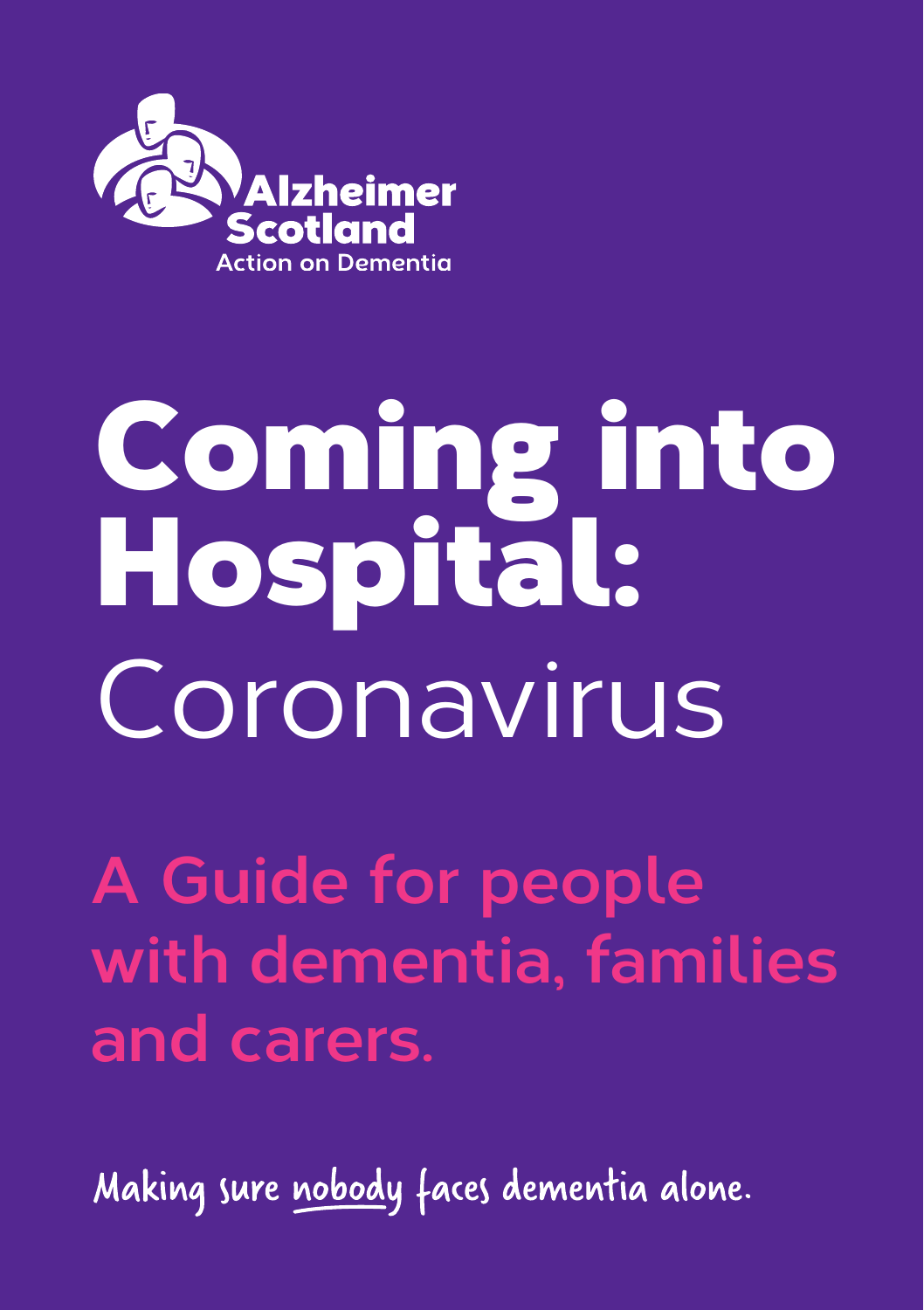# Hospital care

**We are all being asked at present to change the way we live our lives, so that those at most risk of coronavirus are kept as safe as possible.** 

**This leaflet is designed to answer some of the questions you may have about what will happen if you need hospital treatment for coronavirus or any other health condition.** 

**Our NHS is still open for everyone and you should still:** 

- **• Telephone 999 if you require emergency assistance**
- **• Telephone your local hospital if you have a planned appointment to check if this has been cancelled and what you should do if you experience problems**
- **• Contact your GP by telephone for non-urgent health problems.**

**For the most up-to-date Coronavirus information please go to:** 

**www.nhsinform.scot**

**www.gov.scot/coronavirus** 

**For further information and support please contact Alzheimer Scotland's 24 hour Freephone Dementia Helpline:**

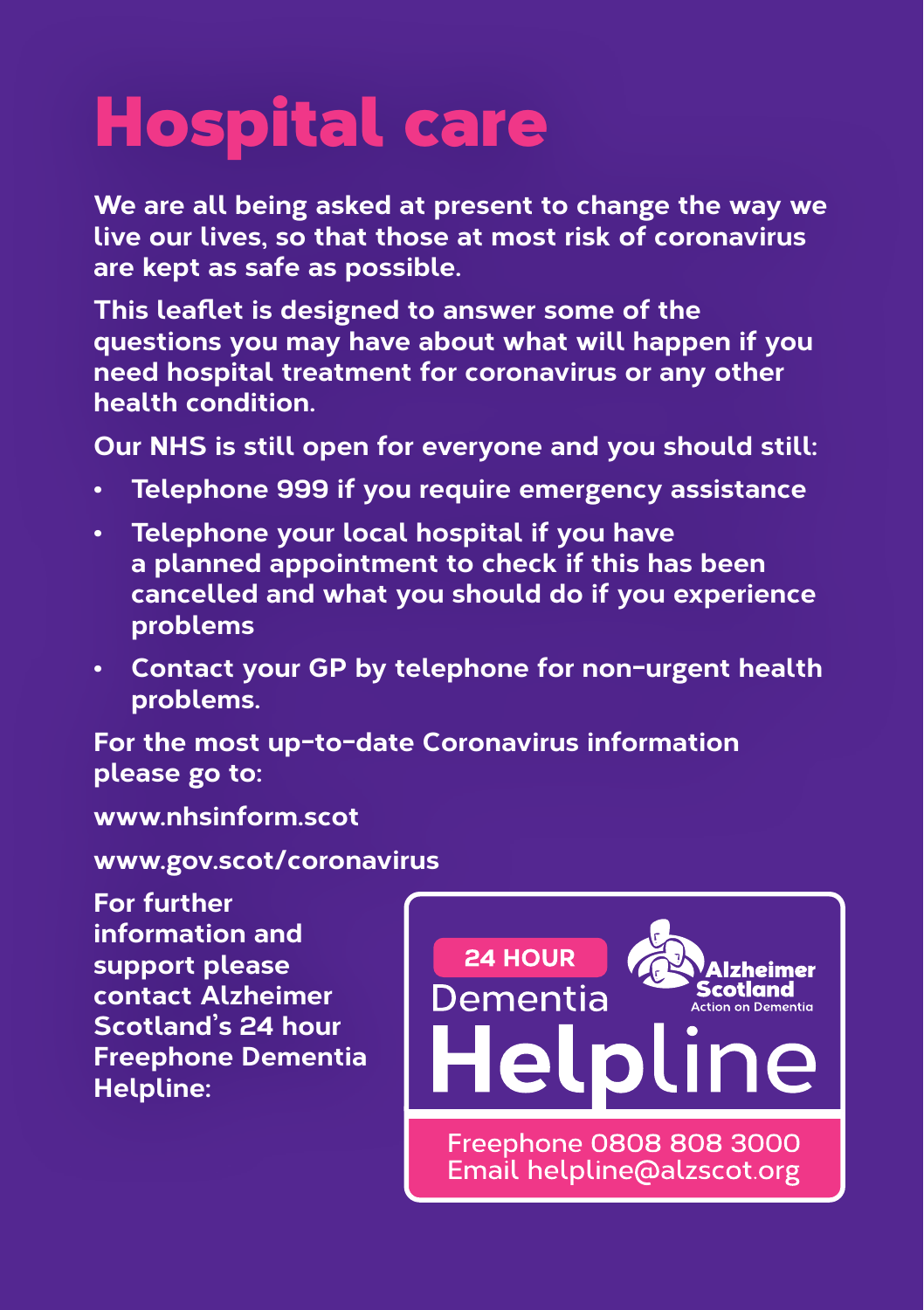## Social distancing and isolation **1**

**New admission procedures, and social distancing and isolation measures are currently in place within hospitals to ensure that the risk of coronavirus passing from one person to another is minimised.**

**You are encouraged to discuss your dementia diagnosis with staff and share details of any difficulties this causes you. This will help staff to keep you and others safe whilst you are in hospital. This can include supporting you with:**

- Regular reminders and/ or assistance with hand washing to reduce the risk of infection
- Ongoing information about your care needs and involving you and your family in care planning
- Helping you to maintain a safe distance from others
- Activities to relieve boredom which can be undertaken without the need to be in close social contact with others
- Speaking with you about any concerns you may have related to being in hospital.

Helpful hint: It is extremely helpful for staff to have written information about the things that are important to you. If you have a completed "**Getting to Know Me**" document please bring this into hospital with you. If you don't have one you will be able to get one by visiting **www.alzscot.org/gettingtoknowme** or you

can ask a member of hospital staff to provide you with this.

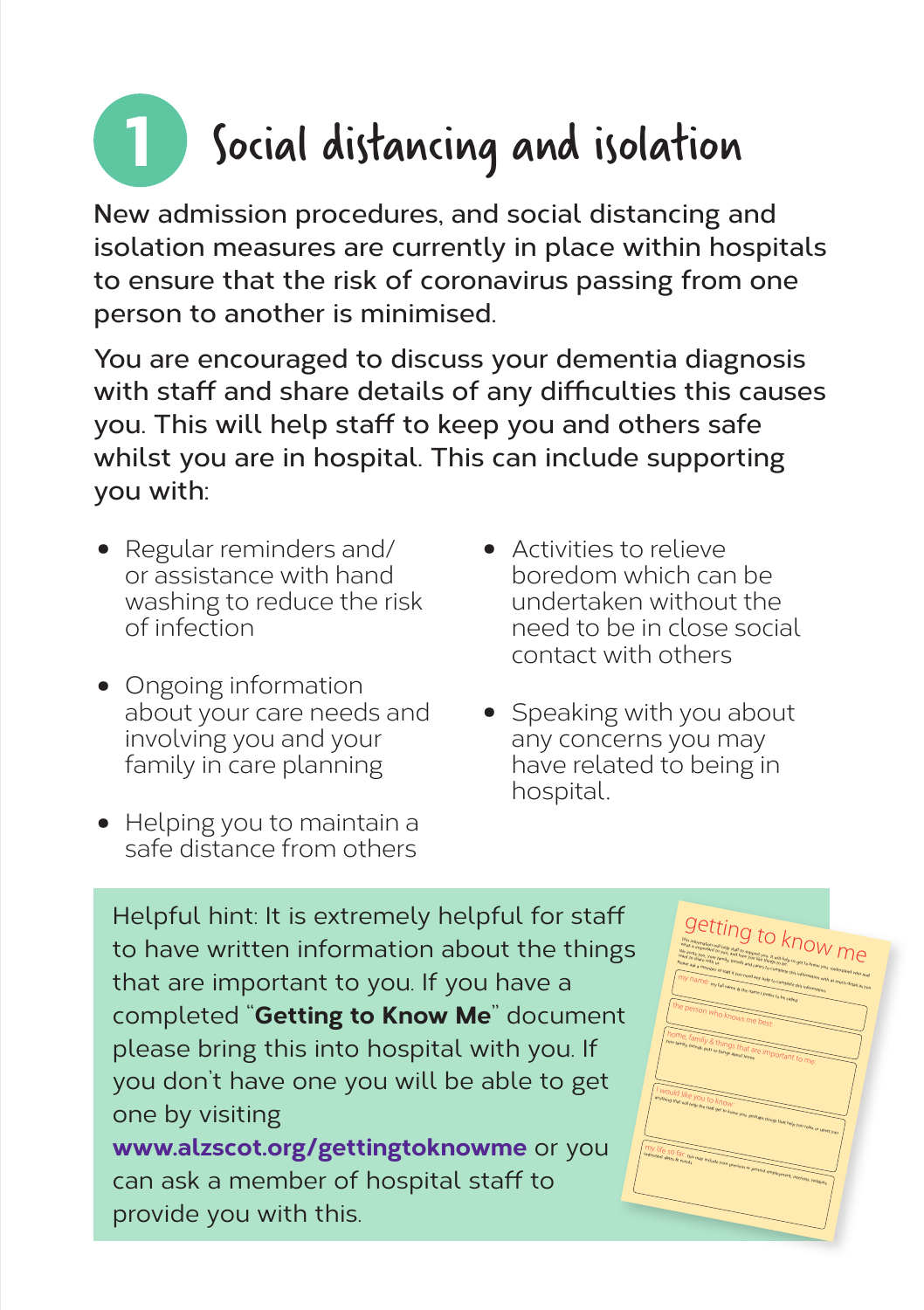### Hospital visiting **2**

**Normal hospital visiting is unfortunately restricted at this time and there are limited circumstances where family members or close friends will be able to visit whilst you are in hospital.** 

**The current advice is that visits to support someone with dementia are deemed essential, if your loved ones not being present would cause you to be distressed. However, in order to minimise some of the risks we ask you to keep the number of people who come to see you as low as possible, ideally one main person.**

**Staff appreciate that this will be unsettling for you and your loved ones and they will consider your needs on an individual basis. Whenever possible they will work with you to ensure that you can remain as connected as possible to those closest to you, via alternative means such as:** 

- Telephone calls • FaceTime
- WhatsApp Skype.

**Don't worry if you are not familiar with using online chat or video calling services as staff are normally able to help with this. Likewise if you need help reading cards or letters received from family and friends, staff can help with this.**

Helpful hint: You are welcome to bring your personal mobile telephone, iPad or tablet into hospital. It is useful if you can also bring in a charger for each device and if you label all items with your name or initials.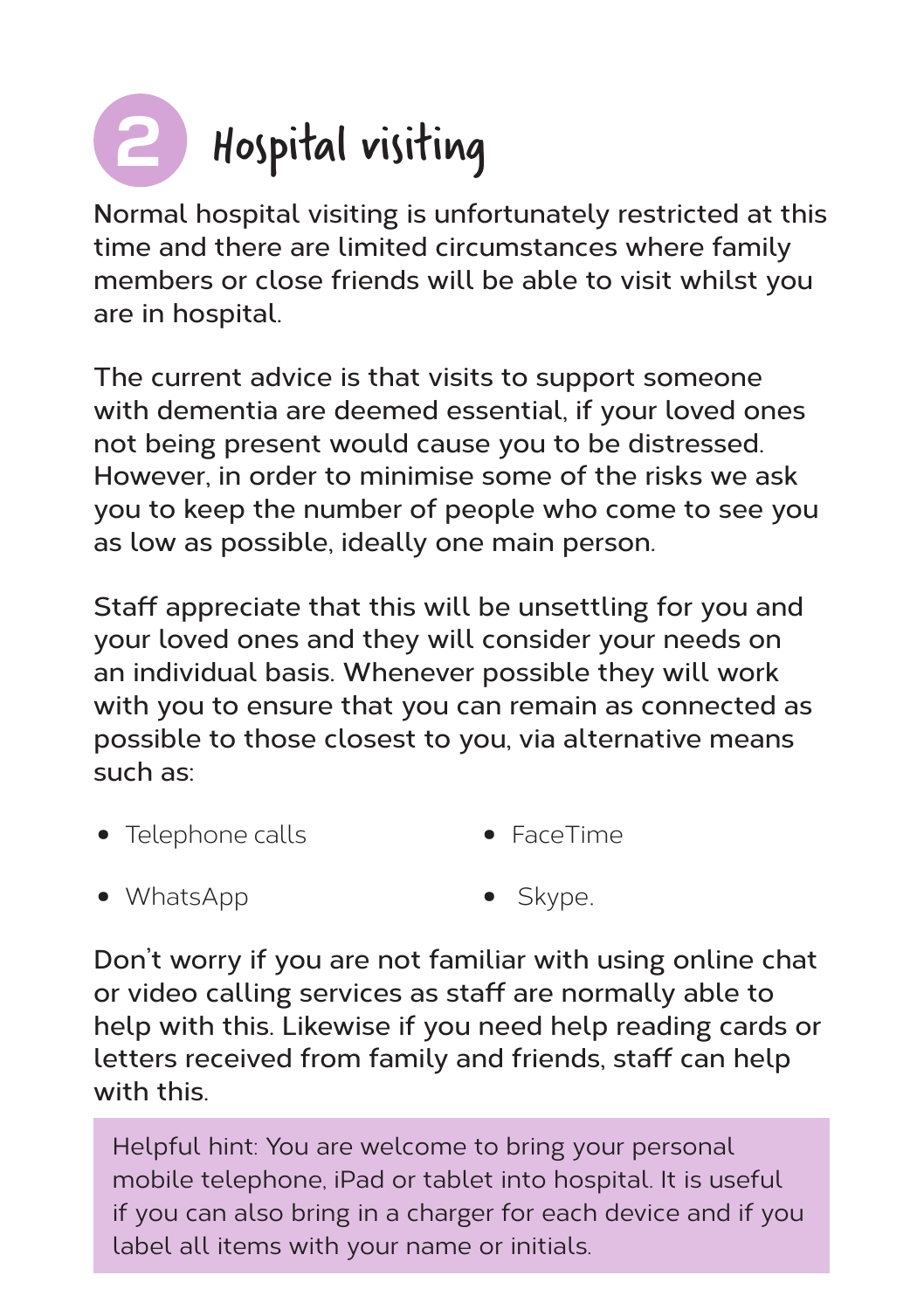#### Things to bring into hospital with you **3**

**At this time, hospital admissions tend to be on an unplanned basis. It is therefore a good idea to prepare a list (or bag) containing the things you would need to bring with you at short notice. This might include your:** 

- Prescribed medications or a list of them
- Power of Attorney **Certificate**
- Anticipatory care plan
- Getting to Know Me document
- Hearing aids and spectacles. It's helpful to label these with your name or initials and what you use them for e.g. reading or distance
- Small familiar items that will help you to feel comfortable e.g. music and headphones or a small family photo
- Changes of clothing and nightwear
- A small clock and calendar to help you keep track of time.
- A notepad and pen to write down information.

Helpful hint: Family members may be able to drop items off/collect items at the main entrance of the hospital e.g picking up washing and delivering clean nightwear. It may still be a good idea to add to your list (bag) some of the other items family/friends normally bring in such as:

- Bottle of your favourite juice/drinks
- Magazines
- Packs of your favourite biscuits sweets or snacks.
- Puzzle books
- Favourite toiletries.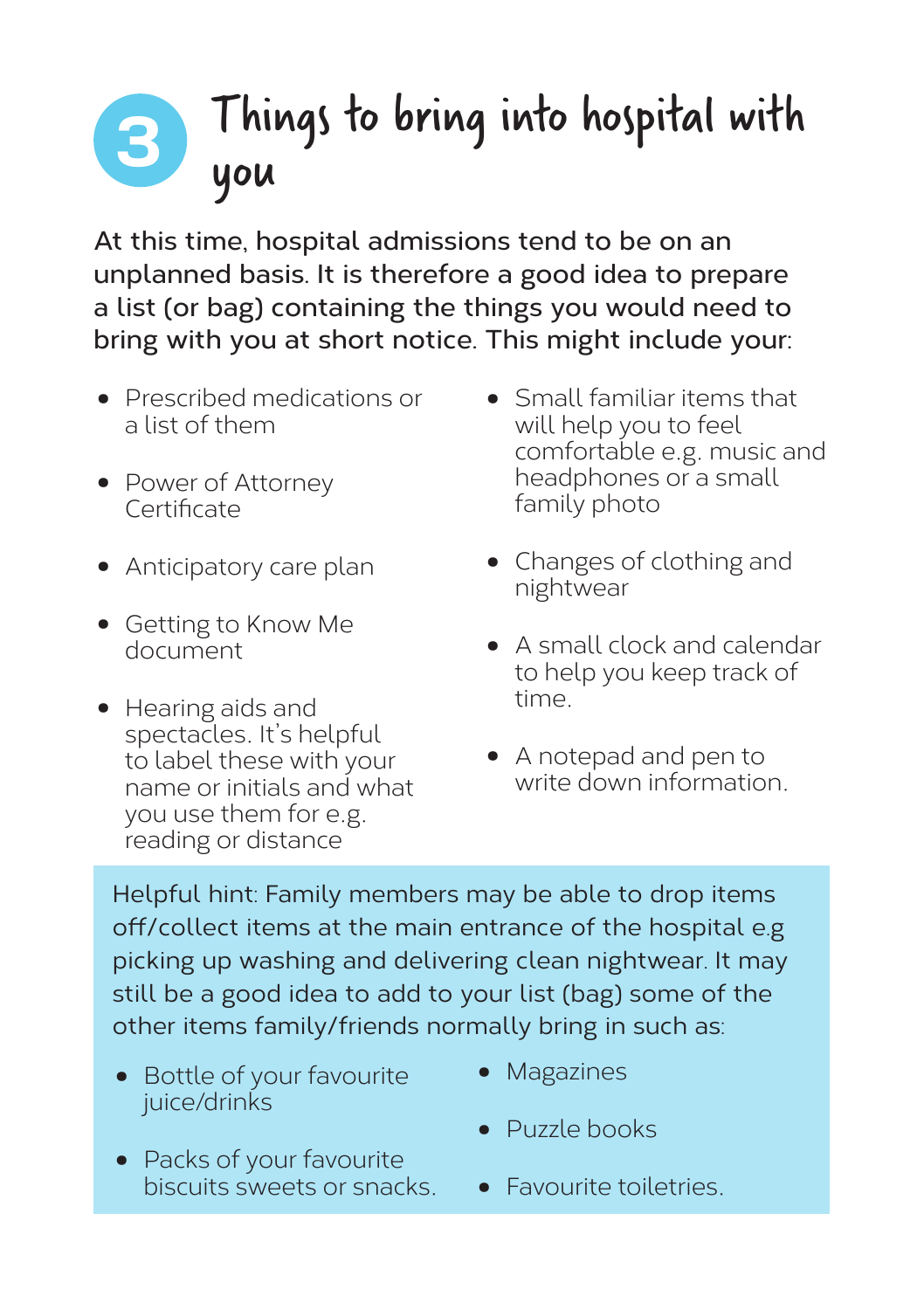#### Personal Protective Equipment (PPE) **4**

**Due to the current outbreak of coronavirus, hospitals have implemented new measures to help keep patients and themselves safe. This includes the use of personal protective equipment (PPE) such as:**

• Face masks

• Disposable gloves

• Eye masks

• Disposable aprons or gowns.

**When staff are wearing protective equipment, it can make it more difficult to know who people are and this can be confusing. It may also be difficult for you to hear what staff are saying. At times some patients may also be asked to wear a mask to protect themselves and others, for example when transferring from one ward to another.**

Helpful hint: Staff are making efforts to reduce patient anxieties and enhance communication e.g. by wearing a lanyard with a photo of their face, writing their name on their apron and by using pictorial cards to help support your understanding of planned care interventions.

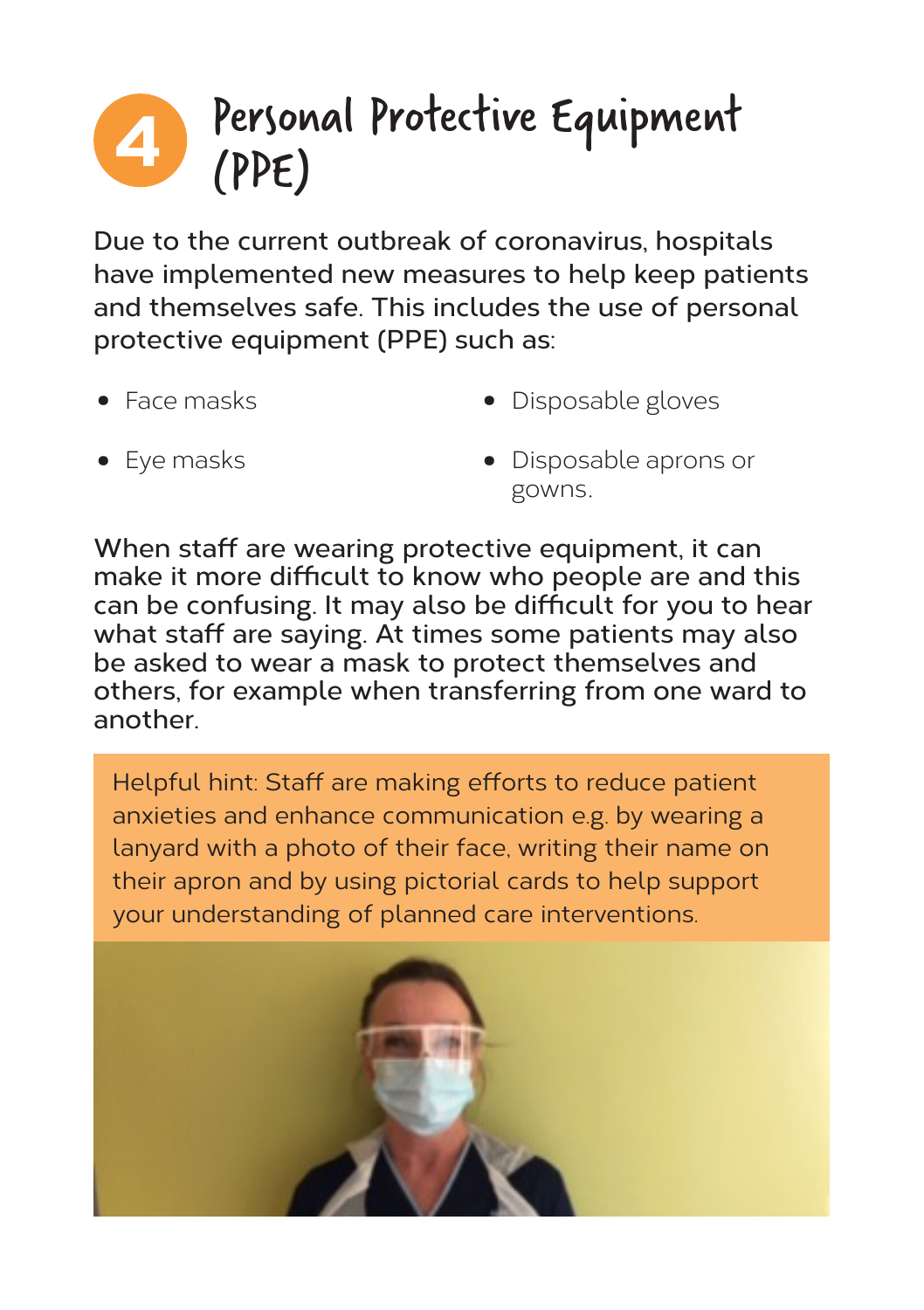# Supporting you and your family **5**

**If you require to come into hospital, you will be cared for by a team of staff who will work very closely together to support the needs of you and your family. Members of the team may include:**

- Nursing staff
- Medical staff
- Reception and admin staff
- Allied Health Professionals including Occupational Therapists, Physiotherapists, Speech and Language Therapists and Dietitians.

Helpful hint: There are also staff in hospital who have specialist training in dementia care e.g. Dementia Champions and Alzheimer Scotland Dementia Nurse Consultants, who can help to provide additional support and advice. Hospital staff will be able to help you and your family link with them.